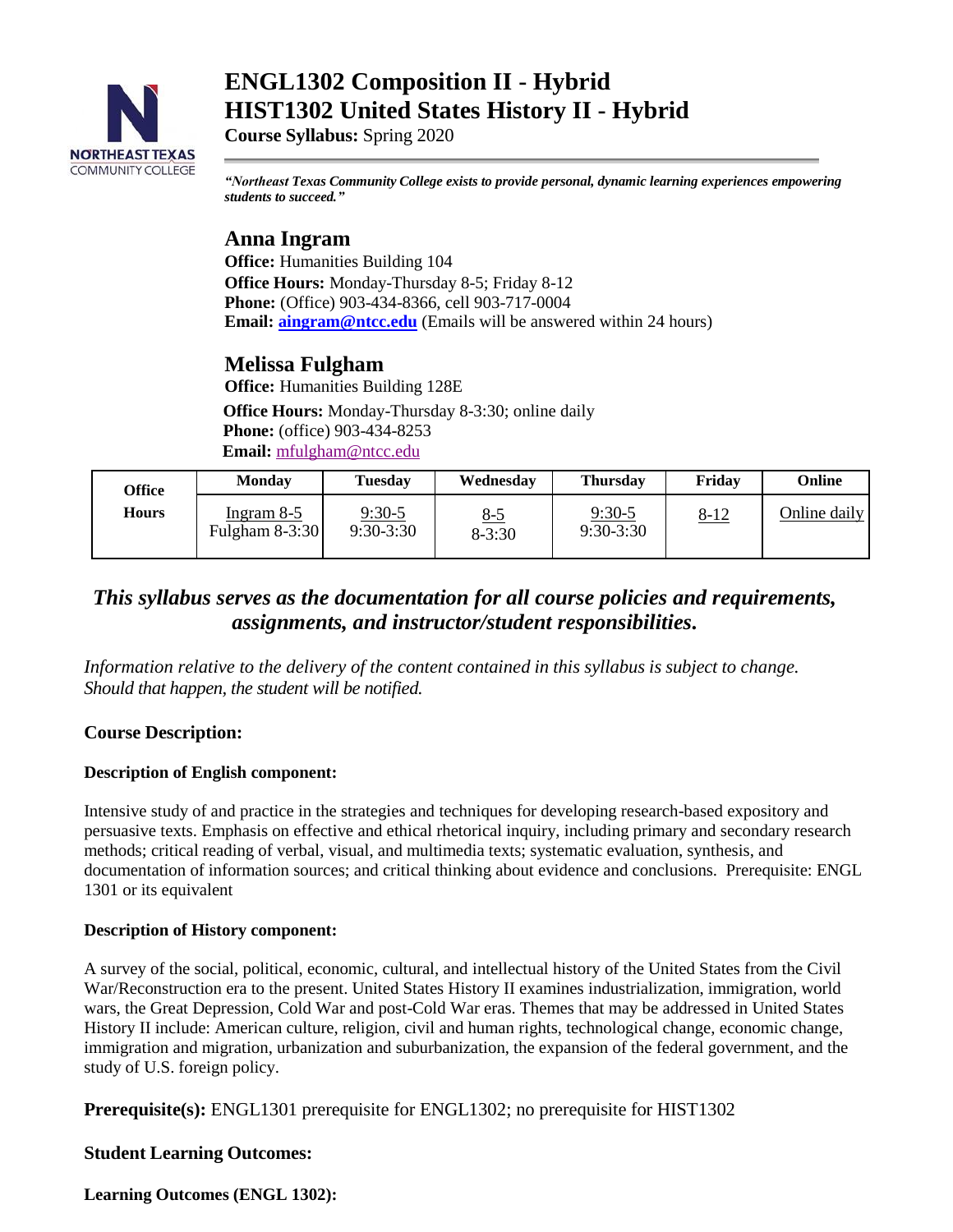Upon successful completion of this course, students will:

- 1. Demonstrate knowledge of individual and collaborative writing processes.
- 2. Develop ideas with appropriate support and attribution.
- 3. Write in a style appropriate to audience and purpose.
- 4. Read, reflect, and respond critically to a variety of texts.
- 5. Use Edited American English in academic essays

#### **Student Learning Outcomes (HIST 1302):**

Upon successful completion of this course, students will:

- 1. Create an argument through the use of historical evidence.
- 2. Analyze and interpret primary and secondary sources.
- 3. Analyze the effects of historical, social, political, economic, cultural, and global forces on this period of United States history.

## **Evaluation/Grading Policy:**

| Three essays with peer reviews        | 30%   |
|---------------------------------------|-------|
| Three Power Point Paper Presentations | 10%   |
| In-class Three In-class Exams         | 30%   |
| English Homework                      | 15%   |
| <b>History Homework</b>               | 15%   |
| Total                                 | 100\% |

Your weighted average will appear in the Weighted Average column in the Blackboard Gradebook at all times. Most of your grades will be entered when assignments are submitted. Essays will be returned within a week of submission.

## **Required Instructional Materials:**

#### *AMERICA: ESSENTIALS LEARNING EDITION,* BY SHI ISBN9780393640960

Inventing Arguments Mauk/Metz 4<sup>th</sup> edition ISBN#9781305496569 (Access code included in course fees)

**You will need your books each day in class.** You can purchase your history book at the NTCC bookstore or online. You will be using the same textbook as last semester if you were in this class.

## **Optional Instructional Materials:** N/A

## **Minimum Technology Requirements:**

You must have access to a computer to take this course. Your computer needs to have Windows XP SP3 or later or MAC OS X10.3 or higher. You will need Office 2003 or higher, and you will need broadband internet access. You can check your operating system by right clicking on the My Computer icon on the home screen. You can check your word processing program by going to Start and clicking on All Programs. You will find your Office program there. As a student, you can download Microsoft Office for free.

## **Required Computer Literacy Skills**:

In order to be successful in this course, students should minimally possess the following technical skills:

1) The ability to properly use email, attach documents to email, and open, download, and save attachments 2) The ability to properly update personal computer settings

- 3) The ability to properly utilize online help when needed
- 4) The ability to properly use a word processing application
- 5) The ability to properly print an electronic file to a printer
- 6) The ability to properly submit files in the Blackboard assignment windows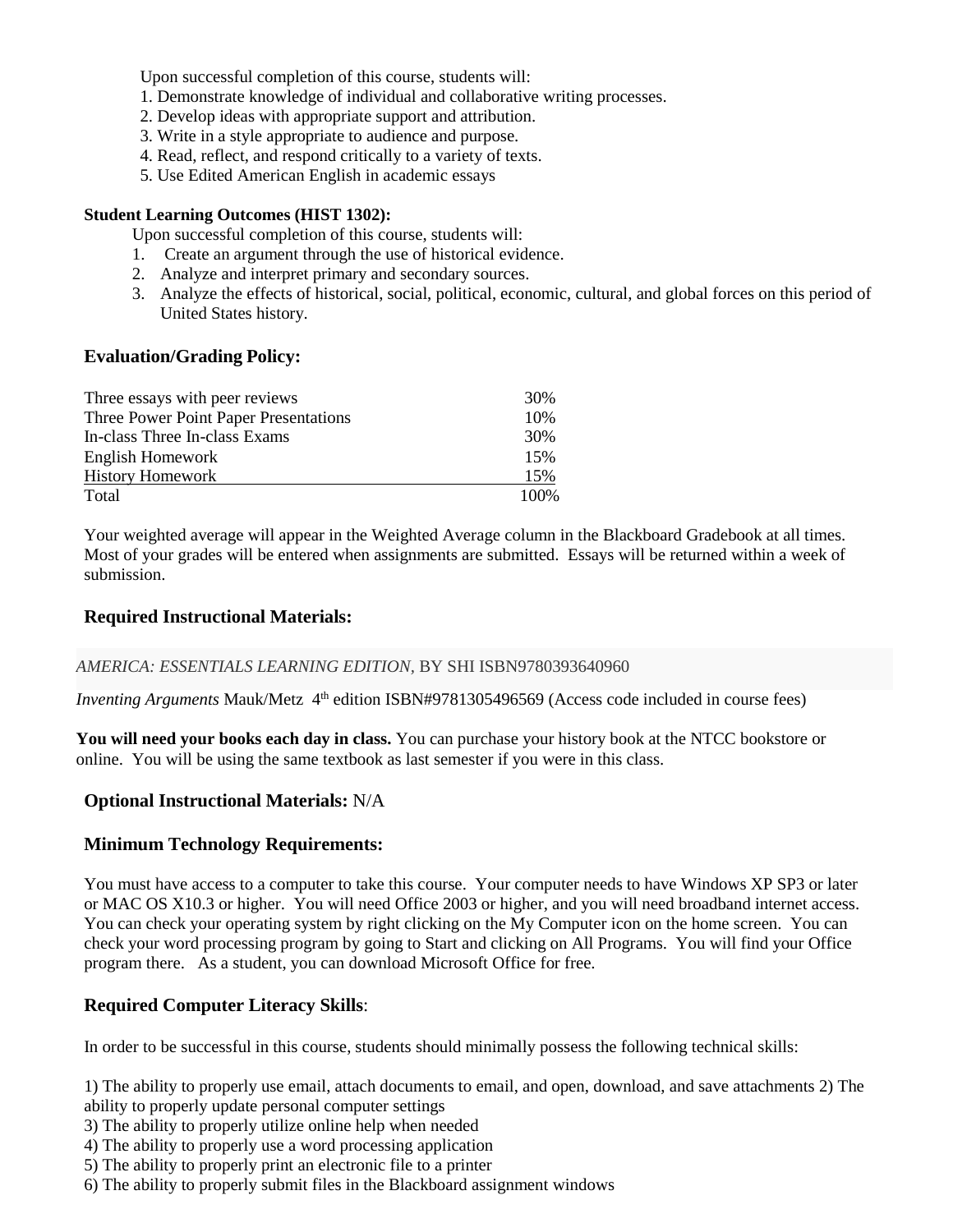7) The ability to properly save documents in a .docx or .rtf format and save in an electronic form in multiple places, e.g. computer hard drive, portable flash drive, cloud storage, etc.

8) The ability to properly connect to a broadband internet system

9) The ability to properly search for and locate information on the internet

## **Course Structure and Overview:**

This course is a team-taught course where you will receive three hours of credit for English and three hours credit for history. You will have assignments that will count for both classes, and you will receive the same grade on your transcript for each class. See the Evaluation/Grading Policy above for the assignments that will be graded.

- The **three in-class exams** must be completed on the day they are assigned, and you will not be allowed to make up a missed exam. You will receive points for attending class and arriving on time.
- **Online English and History homework** will be due by midnight Sunday of each week. All online homework will be untimed and open book. You can re-submit each online homework assignment up to three (3) times. Grades will be averaged.
- Three **argument essays** will be written this semester. Each group will have a common theme, generally a chapter, from which individual members will select a topic. The essay grade will include completing peer reviews.
- Each group will present a **PowerPoint** on their papers and the group theme.

**Communications:** NTCC email is the official form of communication in this course. Remind and Blackboard messages will also be used for communication. You can access your NTCC email through the MyEagle student portal.

## **Institutional/Course Policy:**

Your attendance and participation in this course are vital for your success. You should come to class every day prepared to participate.

It is your responsibility to drop a course or withdraw from the college. **Once you have submitted the syllabus acknowledgment, you are considered in attendance.** If you stop attending the course without withdrawing, you will still receive a grade, whether passing or failing.

## **NTCC Academic Honesty/Ethics Statement:**

NTCC upholds the highest standards of academic integrity. The college expects all students to engage in their academic pursuits in an honest manner that is beyond reproach using their intellect and resources designated as allowable by the course instructor. Students are responsible for addressing questions about allowable resources with the course instructor. Academic dishonesty such as cheating, plagiarism, and collusion is unacceptable and may result in disciplinary action. This course will follow the NTCC Academic Honesty and Academic Ethics policies stated in the Student Handbook. Refer to the student handbook for more information on these subjects.

## **ADA Statement:**

It is the policy of NTCC to provide reasonable accommodations for qualified individuals who are students with disabilities. This College will adhere to all applicable federal, state, and local laws, regulations, and guidelines with respect to providing reasonable accommodations as required to afford equal educational opportunity. It is the student's responsibility to request accommodations. An appointment can be made with the Academic Advisor/Coordinator of Special Populations located in Student Services and can be reached at 903-434-8264. For more information and to obtain a copy of the Request for Accommodations, please refer to the special populations page on the NTCC websit[e.](http://www.ntcc.edu/index.php?module=Pagesetter&func=viewpub&tid=111&pid=1) 

## **Family Educational Rights and Privacy Act (FERPA)**:

The Family Educational Rights and Privacy Act (FERPA) is a federal law that protects the privacy of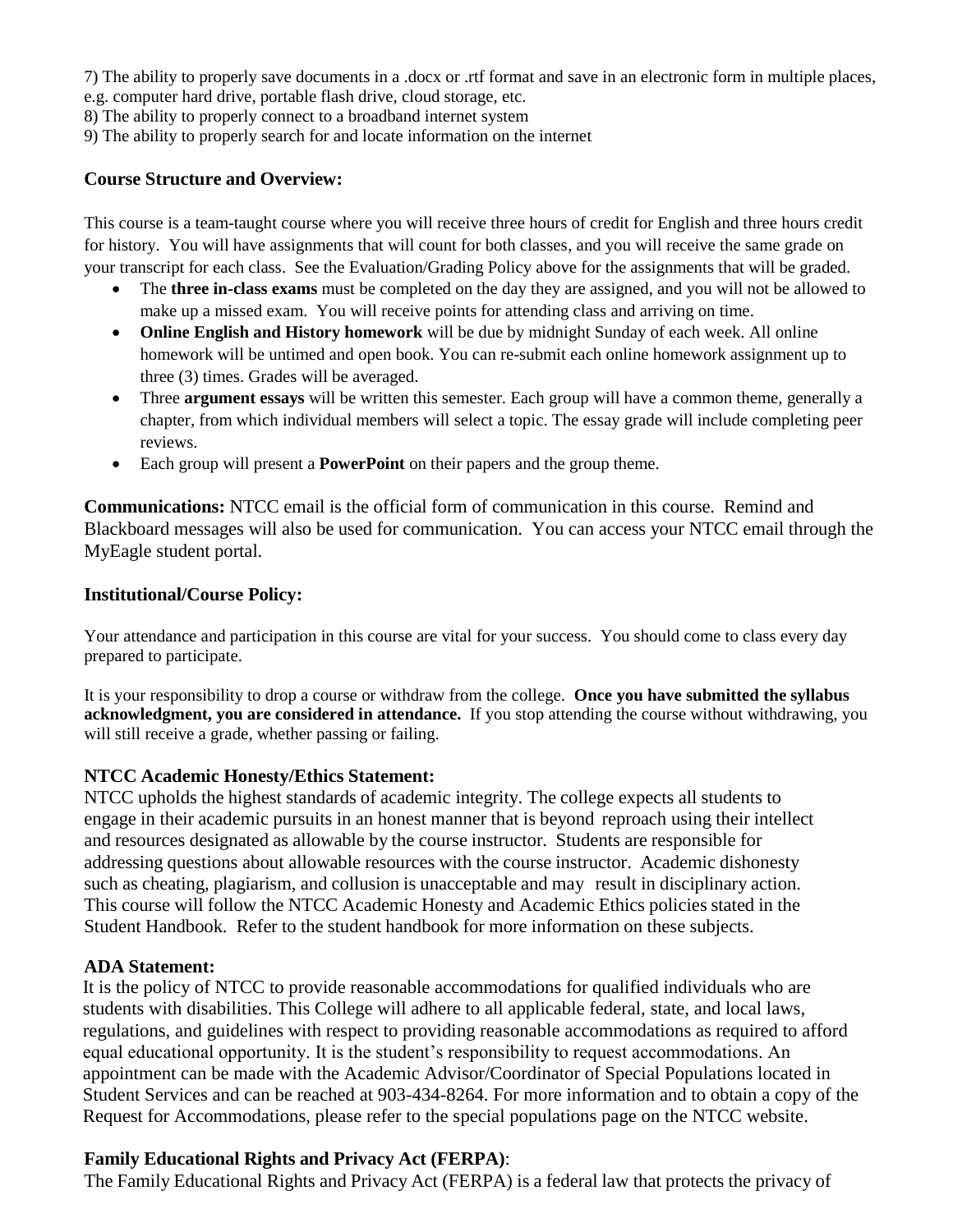student education records. The law applies to all schools that receive funds under an applicable program of the U.S. Department of Education. FERPA gives parents certain rights with respect to their children's educational records. These rights transfer to the student when he or she attends a school beyond the high school level. Students to whom the rights have transferred are considered "eligible students." In essence, a parent has no legal right to obtain information concerning the child's college records without the written consent of the student. In compliance with FERPA, information classified as "directory information" may be released to the general public without the written consent of the student unless the student makes a request in writing. Directory information is defined as: the student's name, permanent address and/or local address, telephone listing, dates of attendance, most recent previous education institution attended, other information including major, field of study, degrees, awards received, and participation in officially recognized activities/sports.

## **Tentative Course Timeline (\*note\* instructor reserves the right to make adjustments to this timeline at any point in the term):**

| Spring 2020 ENGL 1302 / HIST 1302 Hybrid Course Class Schedule |                                                                  |  |  |  |
|----------------------------------------------------------------|------------------------------------------------------------------|--|--|--|
| <b>Part Five: Growing Pains</b>                                |                                                                  |  |  |  |
| Tues, Jan 21                                                   | <b>Class Introduction and Course Overview</b>                    |  |  |  |
|                                                                | Syllabus Quiz; Discussion of layout of first paper. Choose paper |  |  |  |
| Thurs, Jan 23                                                  | topics.                                                          |  |  |  |
| Tues, Jan 28                                                   | Ch 16: Rise of Big Business                                      |  |  |  |
| Thurs, Jan 30                                                  | Ch 17: New South                                                 |  |  |  |
| Sun, Feb 1                                                     | <b>Online homework due</b>                                       |  |  |  |
| Tues, Feb 4                                                    | Ch 17 (cont): New West                                           |  |  |  |
| Thurs, Feb 6                                                   | Ch 18: Politics in the Gilded Age                                |  |  |  |
| Sun, Feb 9                                                     | <b>Online homework due</b>                                       |  |  |  |
| Tues, Feb 11                                                   | Ch 19: Spanish-American War                                      |  |  |  |
| Wed, Feb 12                                                    | Rough Draft #1 due in Blackboard                                 |  |  |  |
| Thurs, Feb 13                                                  | In-Class Peer Review of Essay #1 / Work on Group PowerPoint      |  |  |  |
| Sun, Feb 16                                                    | <b>Online homework due</b>                                       |  |  |  |
| Tues, Feb 18                                                   | <b>PowerPoint In-Class Presentations</b>                         |  |  |  |
| Thurs, Feb 20                                                  | In-Class Interactive Exam over Part 5: Growing Pains (ch 16-19)  |  |  |  |
| Sun, Feb 23                                                    | <b>Online homework due</b>                                       |  |  |  |
| Mon, Feb 24                                                    | <b>Final Draft of Essay #1 due in Blackboard</b>                 |  |  |  |
|                                                                | <b>Part Six: Modern America</b>                                  |  |  |  |
| Tues, Feb 25                                                   | Ch 20: Progressvisim. Select new paper topics.                   |  |  |  |
| Thurs, Feb 27                                                  | Ch 21: American Entry into the Great War                         |  |  |  |
| Sun, Mar 1                                                     | <b>Online homework due</b>                                       |  |  |  |
| Tues, Mar 3                                                    | Ch 22: The 1920s                                                 |  |  |  |
| Thurs, Mar 5                                                   | $\ast$<br>Ch 23: The Great Depression (letters)                  |  |  |  |
| Sun, Mar 8                                                     | <b>Online homework due</b>                                       |  |  |  |
| Tues, Mar 10                                                   | Ch 24: Second World War                                          |  |  |  |
| Thurs, Mar 12                                                  | film: Gentleman's Agreement (1:58)                               |  |  |  |
| Sun, Mar 15                                                    | <b>Online homework due</b>                                       |  |  |  |
|                                                                | *** spring break ***                                             |  |  |  |
| Mon, Mar 23                                                    | Rough Draft #2 due in Blackboard                                 |  |  |  |
| Tues, Mar 24                                                   | Finish Film / Peer Review / Group PowerPoint                     |  |  |  |
| Thurs, Mar 26                                                  | <b>PowerPoint In-Class Presentations</b>                         |  |  |  |
| Sun, Mar 29                                                    | <b>Online homework due</b>                                       |  |  |  |
| Tues, Mar 31                                                   | In-Class Interactive Exam over Part 6: Modern America (ch 20-24) |  |  |  |